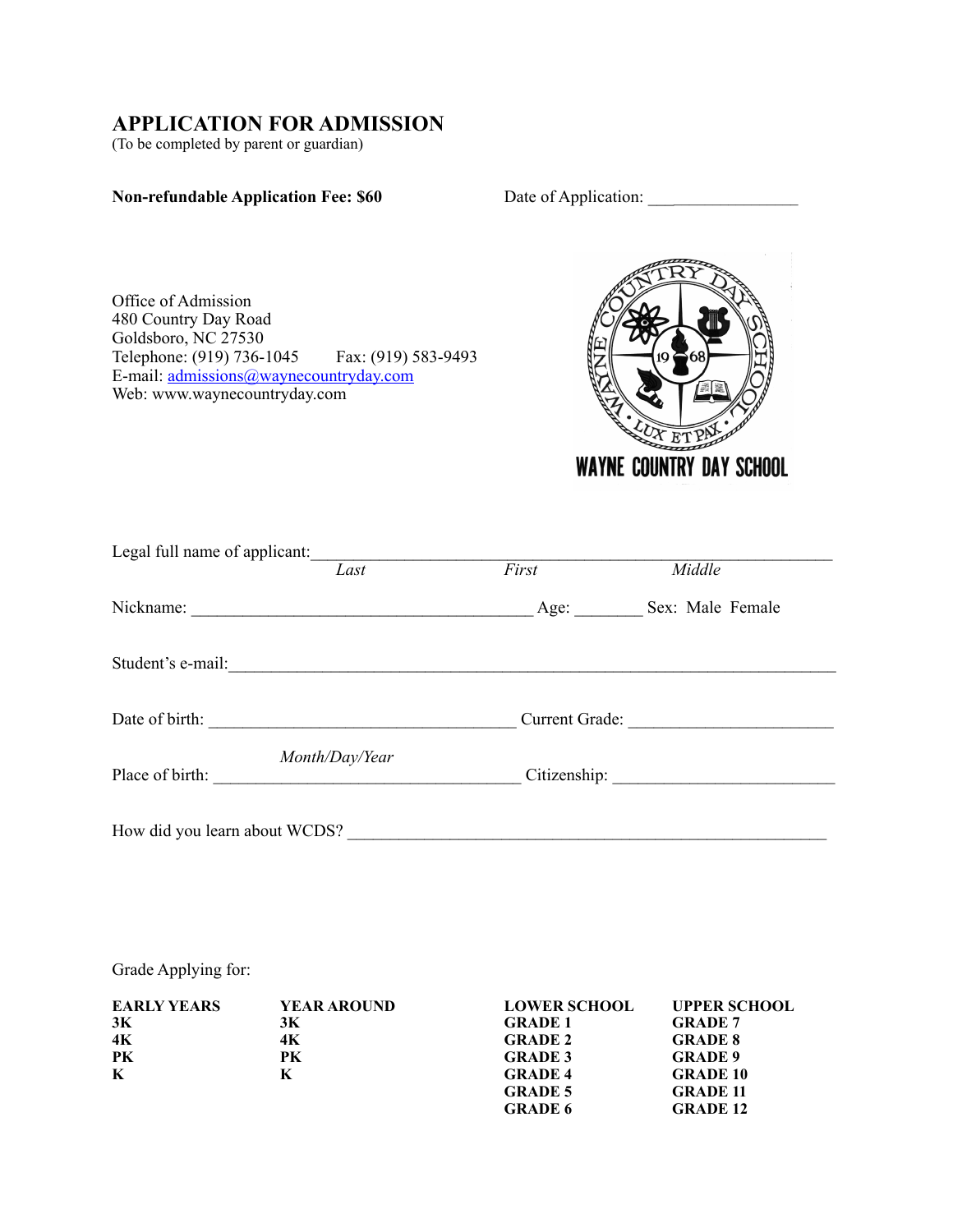|                                                                                                                                                                                        | Applicant's Name:              |  |  |
|----------------------------------------------------------------------------------------------------------------------------------------------------------------------------------------|--------------------------------|--|--|
| PARENT <sub>1</sub><br>Title $\blacksquare$ Mr. $\blacksquare$ Mrs. $\blacksquare$ Miss $\blacksquare$ Dr. $\blacksquare$ Other $\blacksquare$ Name: $\blacksquare$                    |                                |  |  |
| Home Phone: $\qquad \qquad$                                                                                                                                                            |                                |  |  |
|                                                                                                                                                                                        |                                |  |  |
|                                                                                                                                                                                        |                                |  |  |
| PARENT <sub>2</sub><br>Title $\blacksquare$ Mr. $\blacksquare$ Mrs. $\blacksquare$ Ms. $\blacksquare$ Miss $\blacksquare$ Dr. $\blacksquare$ Other $\blacksquare$ Name: $\blacksquare$ |                                |  |  |
|                                                                                                                                                                                        |                                |  |  |
| Home Phone: $\qquad \qquad$                                                                                                                                                            |                                |  |  |
|                                                                                                                                                                                        |                                |  |  |
|                                                                                                                                                                                        |                                |  |  |
| <b>GUARDIAN/OTHER ADULT (OPTIONAL)</b>                                                                                                                                                 |                                |  |  |
| Title $\Box$ Mr. $\Box$ Mrs. $\Box$ Ms. $\Box$ Miss $\Box$ Dr. $\Box$ Other $\Box$ Name: $\Box$ Name: $\Box$                                                                           |                                |  |  |
| Address:                                                                                                                                                                               |                                |  |  |
| Home Phone: $\qquad \qquad$                                                                                                                                                            | Cel Phone: ( ) Work Phone: ( ) |  |  |
|                                                                                                                                                                                        |                                |  |  |
|                                                                                                                                                                                        |                                |  |  |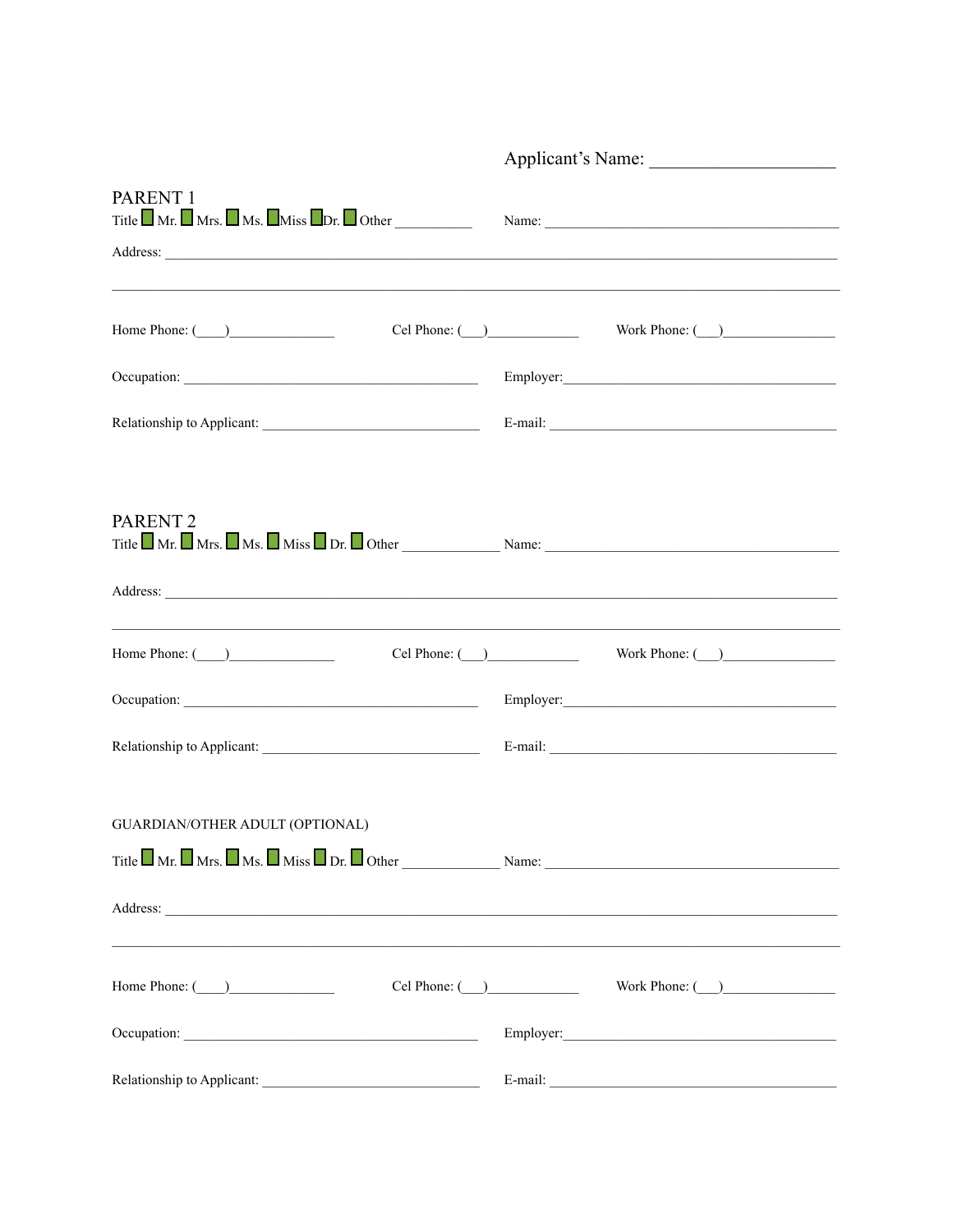|                                                                                                                                                                                          |           | Applicant's Name: |                                                                                                                |  |
|------------------------------------------------------------------------------------------------------------------------------------------------------------------------------------------|-----------|-------------------|----------------------------------------------------------------------------------------------------------------|--|
| <b>SIBLINGS</b><br>Name                                                                                                                                                                  |           | Age               |                                                                                                                |  |
| <b>OTHER RELATIVES</b><br>Please list the applicant's relatives who currently attend or have graduated from WCDS.<br>Name                                                                |           | Class Year        | Relationship to applicant                                                                                      |  |
| EDUCATIONAL RECORD<br>Please list all schools the applicant has attended during the past four years.                                                                                     |           |                   |                                                                                                                |  |
| School                                                                                                                                                                                   | Address   |                   | Dates                                                                                                          |  |
| Has the applicant skipped a grade, participated in an accelerated program, repeated a grade, been expelled or required to<br>withdraw from school? $\Box$ Yes<br>If yes, please explain. | $\Box$ No |                   |                                                                                                                |  |
| Has the applicant ever had an educational or psychological evaluation, testing or counseling?<br>$\Box$ Yes                                                                              |           |                   | No If yes, please provide reports with test data, dates taken, examiner's name, address, and telephone number. |  |
|                                                                                                                                                                                          |           |                   |                                                                                                                |  |